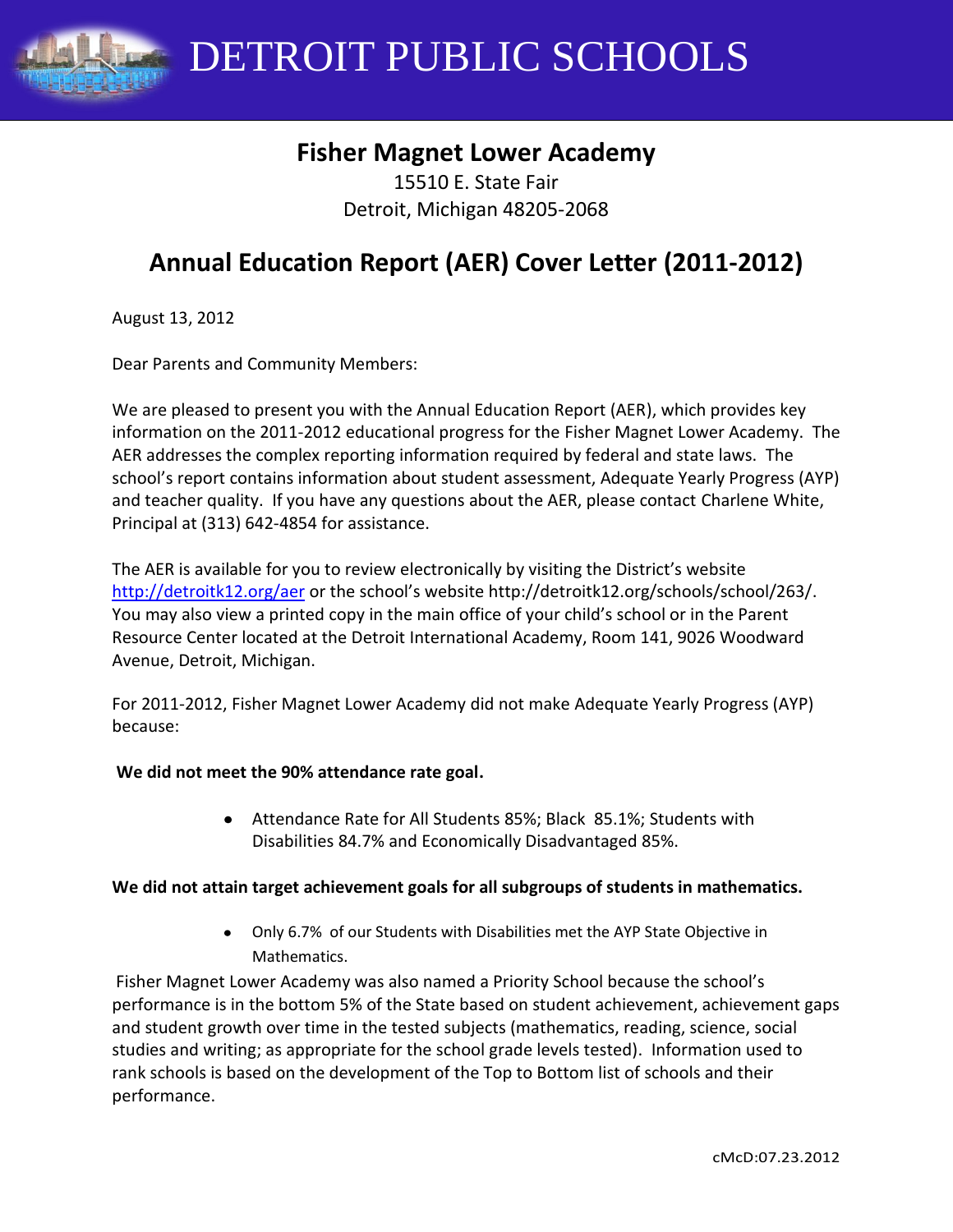We are actively working to address our AYP issues. Fisher Magnet Lower Academy will implement the strategies and programs identified in our School Improvement Plan, and from the data collected in the C.N.A Report. As a result, collaboration will be used in grade level meetings, sharing strategies and proven results.

#### **Attendance:**

At the start of the school year, we will make parents aware of absences with phone calls. In addition, upon the completion of teachers taking daily attendance, they will contact parents immediately regarding their child's absence. An Attendance Agent will be utilized to increase student attendance. We will implement incentive initiatives (i.e. perfect attendance during the week, perfect attendance during the month per class, etc.) for both parents and students to increase student attendance.

#### **Curriculum:**

The instructional staff (including staff with SWD) will continue to develop and implement the following strategies to enhance student achievement:

- The instructional staff (including staff with SWD) will have full access to a Literacy Coach and an Instructional Specialist to assist with the curriculum as well as assisting with best practices.
- Utilizing computer programs for Reading to assess and reinforce students' progress.
- Use the data to drive instruction and to identify students (including SWD) who are in need of additional support.
- Offer After-School tutoring.

### **Parent Involvement**

When parents get personally involved in their child's education, their children do better in school and grow up to be more successful in life. Parents are involved as follows:

- Volunteering in their child's classroom.
- Establishing daily family routine with scheduled homework time.
- Participating in LSCO (Local School Community Organization) and with activities sponsored by LSCO (i.e. monthly meeting, parent workshops, etc.)
- Attending Parent Teacher Conferences and keeping in touch with the school.

State law requires that we also report additional information.

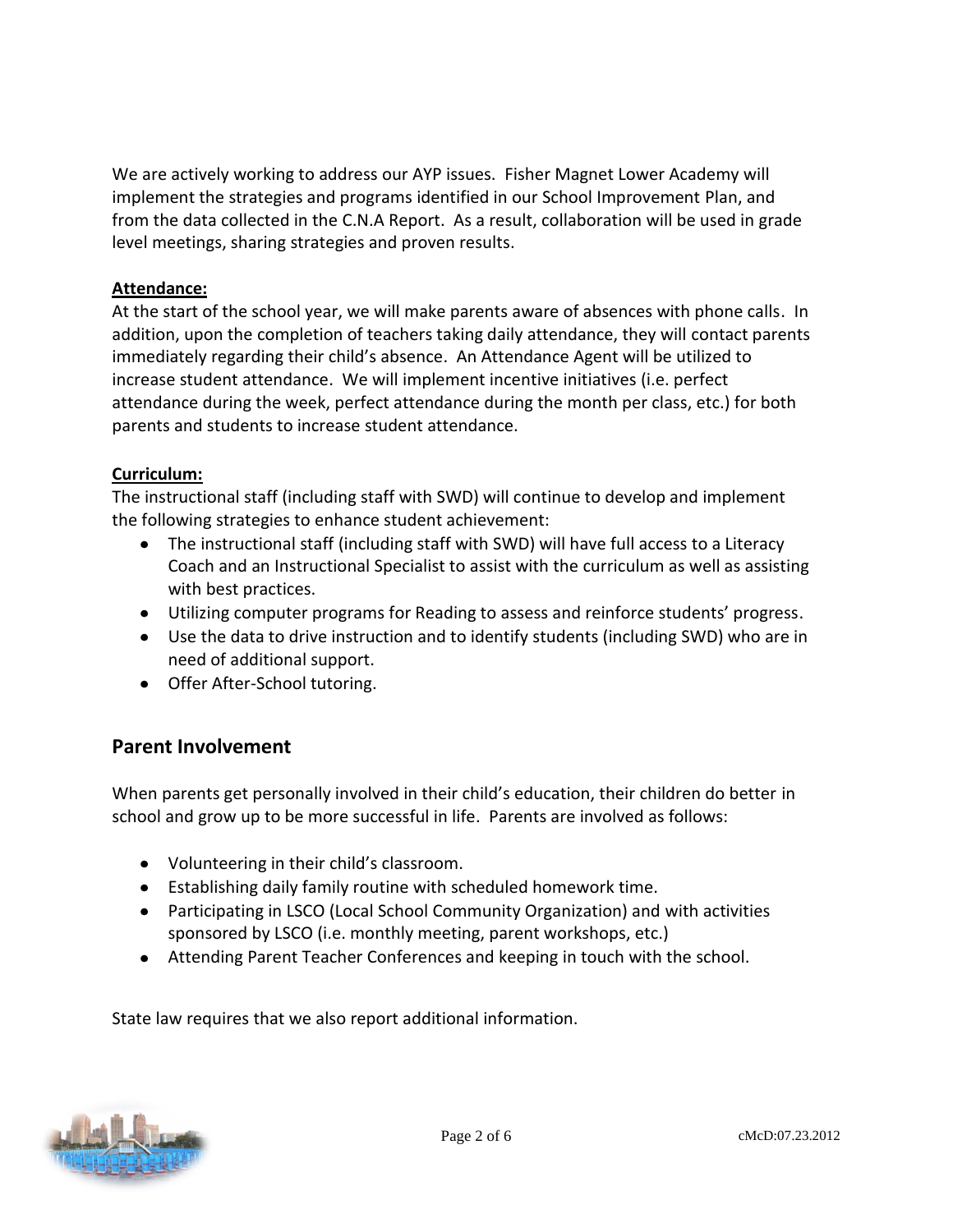# **Process for assigning pupils to the school**

During the 2011-2012 school year, Detroit Public Schools implemented the "Open Enrollment Initiative." This initiative allows students to elect to attend any Detroit Public School without being required to live within the boundary for that school. The "Open Enrollment Initiative" does not apply to the Examination High Schools, or Application Schools. Parents may enroll their child(ren) in the school of their interest as long as the school has not reached capacity for their particular grade. Enrollment preference is given to students who live within the boundary of a school. It should also be noted that transportation will not be provided for students who select a school outside of the boundary of their home school. "Open Enrollment Initiative" resources can be found on our web-site at: http://detroitk12.org/resources/prospective\_students/

#### **School Improvement Status**

| <b>School Improvement Status</b>   | Year      |
|------------------------------------|-----------|
| Priority ~ AYP Not Met             | 2011-2012 |
| AYP Met - School Improvement (SES) | 2010-2011 |

# *Detroit Public Schools' Core Curriculum:*

Consistent with the Detroit Public Schools Academic Plan for 2012-2013**,** there are aggressive plans to accelerate the rate of student achievement and to ensure that students graduate with the academic and social skills necessary for success in college and the workplace.

# **Specific curriculum actions are based on the District's five (5) pillars of student achievement:**

- I. Talent management,
- II. High quality teaching and learning,
- III. Rigorous, transparent and continuous improvement cycle,
- IV. Customer service approach to community and each other, and
- V. A secure, inclusive and dynamic culture.

An Executive Summary of the 2012-2013 Academic Action Plan, is available online at [http://detroitk12.org/content/wp-content/uploads/2012/05/FINALAcademicPlanExecutive-](http://detroitk12.org/content/wp-content/uploads/2012/05/FINALAcademicPlanExecutive-Summary_2012.pdf)[Summary\\_2012.pdf](http://detroitk12.org/content/wp-content/uploads/2012/05/FINALAcademicPlanExecutive-Summary_2012.pdf)

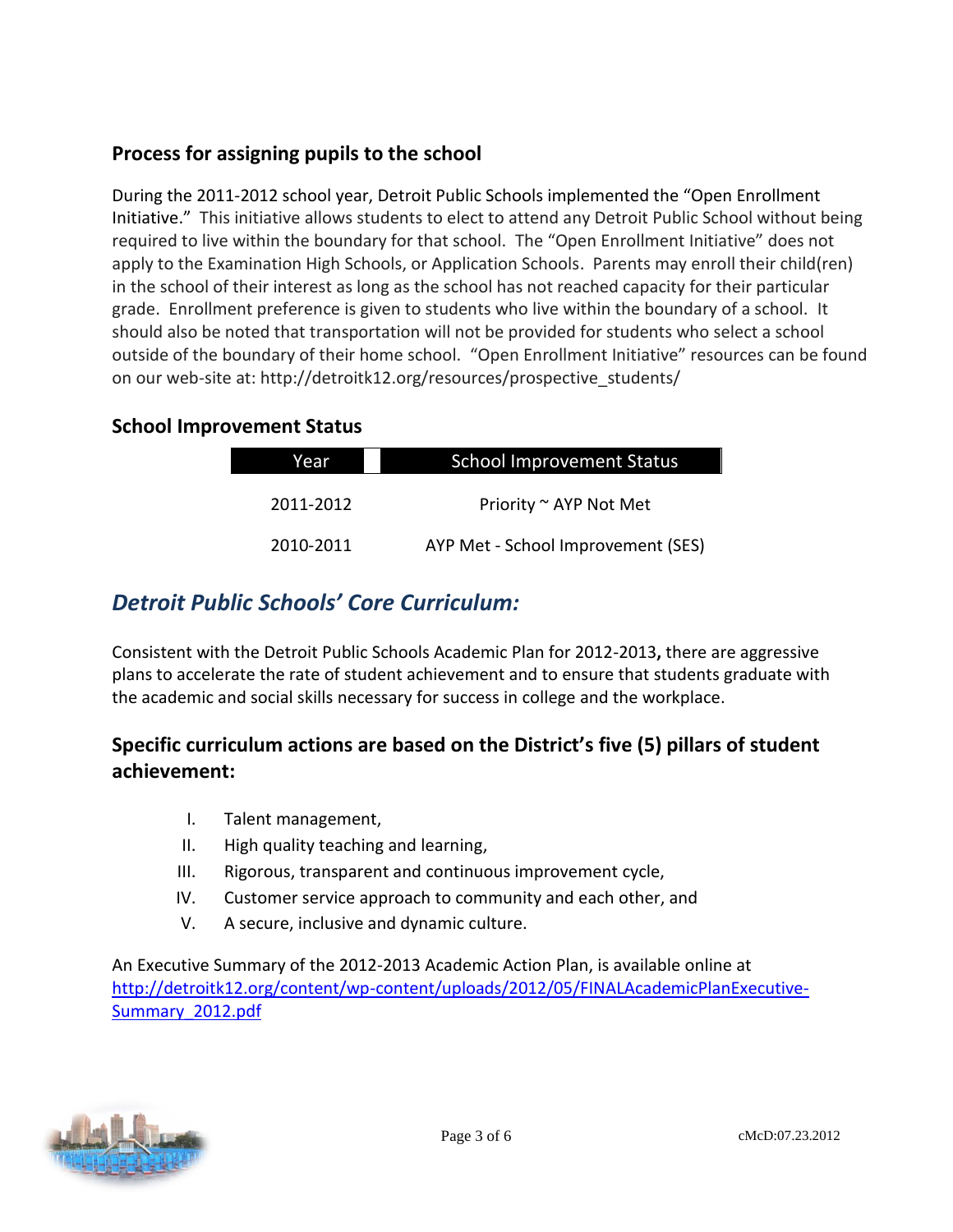### **Access to the Core Curriculum**

The instructional strategies and grade level expectations are aligned to the State standards and the NAEP. This represents the core curriculum, which is supported by the texts, materials, computer software and other school level resources used daily in the classrooms. All of the professional development activities are aligned to the core curriculum.

The implementation is a process delineated in the District Plan. This plan serves as the framework for each school's academic achievement plan.

The frequent monitoring of the implementation of these plans are conducted by the school diagnostic visits, review of the benchmark assessments, use of the teacher evaluation tool and adherence to the pacing calendar.

The variances from the State plan can be found in the grade level expectations, which are also aligned to the higher standards of NAEP.

A Summer Parent University is offered with classes to increase parenting skills, early childhood literacy, adult literacy and GED. During the school year, the Regional Parent Resource Center is a vehicle for parents and other community member to participate in regular and on-going informational and participatory sessions focused on curriculum and instruction. Learning Village (an online instructional management system), Web updates and semi-annual progress reports are a means to disseminate information to parents and the community.

Detroit Public Schools Core Curriculum is currently under revision. Pacing Charts and Curriculum guides will be posted to the Division of Teaching and Learning under the Leadership page of our web-site in the near future.

#### **Parent Engagement**

- $\div$  Use the technology portal for parents to view daily lessons and to communicate with teachers.
- $\cdot \cdot$  Implement and follow through with the parent contracts.
- Use the Parent Resource Center to engage parents in innovative workshops and sessions that are practical and will result in parent support to students at home.

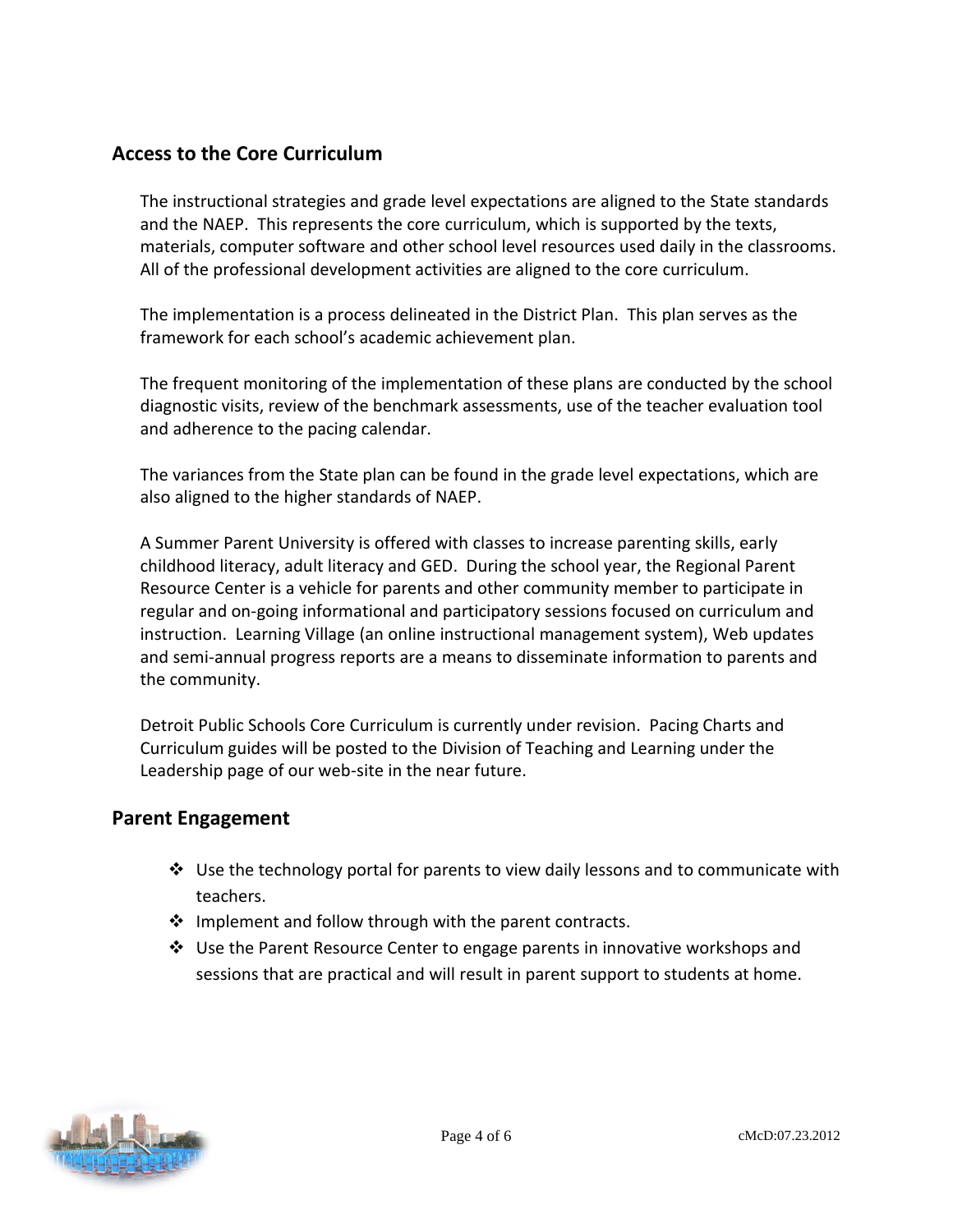### **Student Achievement Results**

Aggregate Student Achievement Results and Detroit Public Schools Quarterly Benchmark Assessment in Reading and Mathematics for Fisher Magnet Lower Academy can be found on the Detroit Public Schools' web-page at the Research, Evaluation and Assessment site at [http://detroitk12.org/data/rea/.](http://detroitk12.org/data/rea/) The following reports are available:

- District Profile Report
- Combined School Profile Reports
- Individual School Profile Reports
- Adequate Yearly Progress (AYP) Reports
- Annual Education Report

#### **Parent-Teacher Conferences (Interactions):**

| <b>School Year</b>       | <b>Total Parent</b><br><b>Interactions</b> | Percent |
|--------------------------|--------------------------------------------|---------|
| 2011-2012                | 665                                        | 44.1%   |
| 2010-2011<br>(Corrected) | 694                                        | 41.0%   |

The Detroit Public Schools' Office of Research, Evaluation, Assessment and Accountability has developed a data collection system which has enabled the Sistrict to comply with the Annual Education Report criteria of identifying the number and percent of students represented by parents at Parent-Teacher Conferences.

- 1.0 Data from the PTC Forms represent "parent interactions" with teachers, per school, per card-marking.
- 2.0 Parent Interaction Definition: During Parent-Teacher Conferences (and in some instances school open houses) Schools/Teachers are advised to have each parent participant provide a parent signature—a parent may not sign for a student if they did not talk about that student.